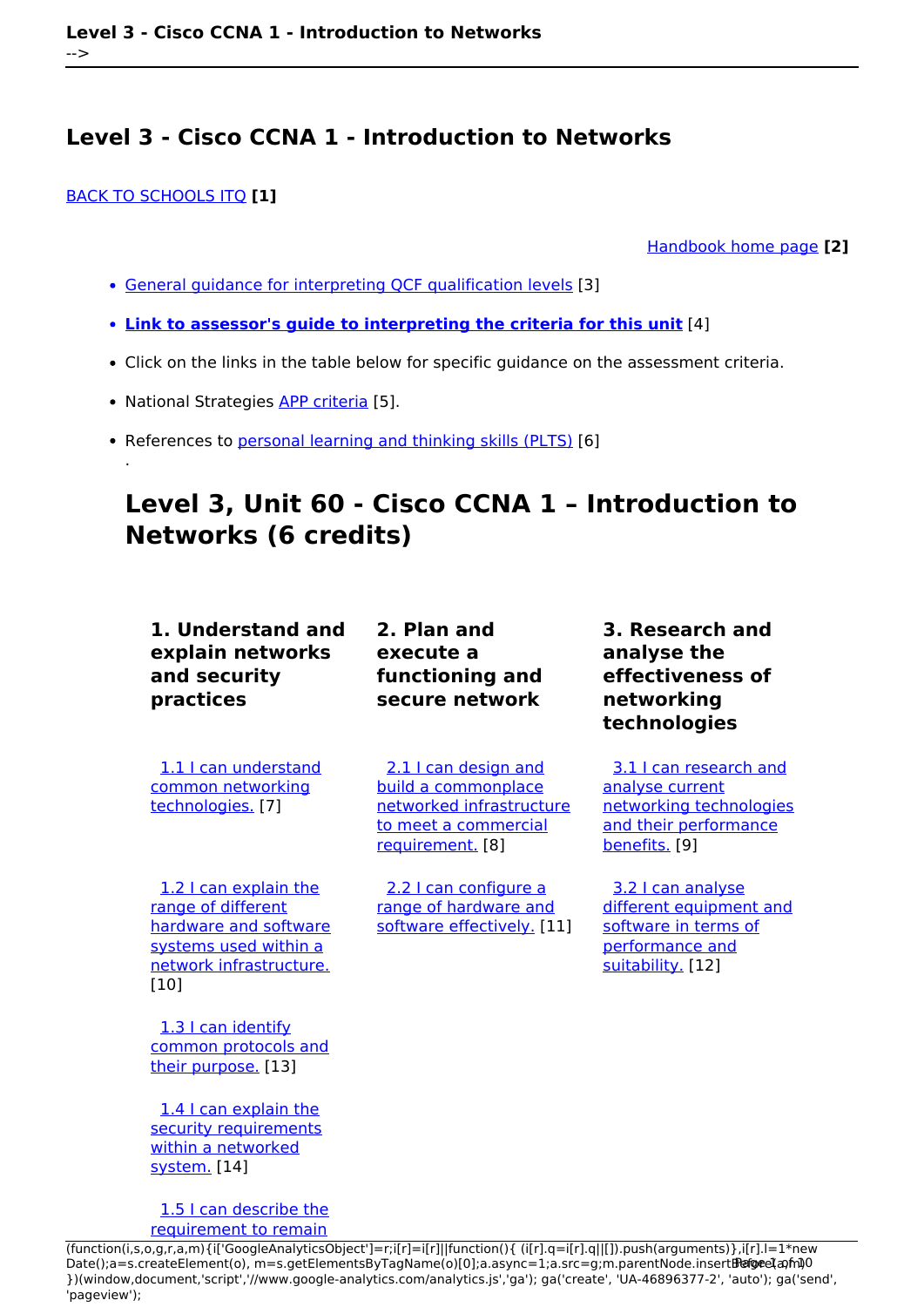[informed of changing](https://theingots.org/community/sil3u60x#1.5) [networking technologies.](https://theingots.org/community/sil3u60x#1.5) [15]

 [1.6 I can solve](https://theingots.org/community/sil3u60x#1.6) [addressing requirements](https://theingots.org/community/sil3u60x#1.6) [for IPv4 and IPv6 based](https://theingots.org/community/sil3u60x#1.6) [systems.](https://theingots.org/community/sil3u60x#1.6) [16]

# **Links to ITQ units**

| <b>Entry Level</b>                                                                                     | Level 1                                                                                   | Level <sub>2</sub>                                                                        | Level 3                                                                                   |
|--------------------------------------------------------------------------------------------------------|-------------------------------------------------------------------------------------------|-------------------------------------------------------------------------------------------|-------------------------------------------------------------------------------------------|
| <b>Entry Level 1.</b><br>Unit 1 - Improving<br><b>Productivity Using</b><br><b>IT (1 credit)</b> [18]  | Level 1, Unit 1 -<br>Improving<br><b>Productivity Using</b><br><b>IT (3 credits)</b> [19] | Level 2, Unit 1 -<br>Improving<br><b>Productivity Using</b><br><b>IT (4 credits)</b> [20] | Level 3, Unit 1 -<br>Improving<br><b>Productivity Using</b><br><b>IT (5 credits)</b> [21] |
| <b>Entry Level 2.</b><br>Unit 1 - Improving<br><b>Productivity Using</b><br><b>IT (2 credits)</b> [22] | Level 1, Unit 2 -<br><b>Website Software</b><br>(3 credits) [23]                          | Level 2, Unit 2 -<br><b>Website Software</b><br>(4 credits) [24]                          | Level 3, Unit 2 -<br><b>Website Software</b><br>(5 credits) [25]                          |
| Entry Level 2,<br>Unit 2 - Using ICT<br>to Select and<br>Exchange<br>Information (2<br>credits) [26]   | Level 1, Unit 3 -<br><b>Using</b><br>Collaborative<br>Technologies (3<br>credits) [27]    | Level 2, Unit 3 -<br><b>Using</b><br>Collaborative<br>Technologies (4<br>credits) [28]    | Level 3. Unit 3 -<br><b>Using</b><br>Collaborative<br>Technologies (6<br>credits) [29]    |
| <b>Entry Level 2,</b><br>Unit 3 - Online<br>Basics (2 credits)<br>[30]                                 | Level 1, Unit 4 -<br><b>IT Security for</b><br>Users (1 credit)<br>[31]                   | Level 2, Unit 4 -<br><b>IT Security for</b><br>Users (2 credits)<br>[32]                  | Level 3, Unit 4 -<br><b>IT Security for</b><br>Users (3 credits)<br>[33]                  |
| <b>Entry Level 2.</b><br>Unit 4 -Desktop<br>Publishing<br>Software (2)<br>credits) [34]                | Level 1, Unit 5 -<br>Spreadsheet<br>Software (3<br>credits) [35]                          | Level 2, Unit 5 -<br>Spreadsheet<br>Software (4<br>credits) [36]                          | Level 3, Unit 5 -<br>Spreadsheet<br>Software (6<br>credits) [37]                          |
| <b>Entry Level 2.</b><br>Unit 5 - Using ICT:<br><b>Safe Working</b><br>Practices (1<br>credit) [38]    | Level 1, Unit 6 -<br><b>Specialist</b><br>Software (2<br>credits) [39]                    | Level 2, Unit 6 -<br><b>Specialist</b><br>software (3<br>credits) [40]                    | Level 3, Unit 6 -<br><b>Specialist</b><br>Software (4<br>credits) [41]                    |
| Entry Level 2,<br>Unit 6 - Using ICT<br>in the Workplace<br>(3 credits) [42]                           | Level 1, Unit 7 -<br><b>Word Processing</b><br>(3 credits) [43]                           | Level 2, Unit 7 -<br><b>Word processing</b><br>(4 credits) [44]                           | Level 3. Unit 7 -<br><b>Word Processing</b><br>Software (6<br>credits) [45]               |

(function(i,s,o,g,r,a,m){i['GoogleAnalyticsObject']=r;i[r]=i[r]||function(){ (i[r].q=i[r].q||[]).push(arguments)},i[r].l=1\*new Date();a=s.createElement(o), m=s.getElementsByTagName(o)[0];a.async=1;a.src=g;m.parentNode.insert**Bෂ@e**ද?aກກ })(window,document,'script','//www.google-analytics.com/analytics.js','ga'); ga('create', 'UA-46896377-2', 'auto'); ga('send', 'pageview'); **Pagee?a**nfnl0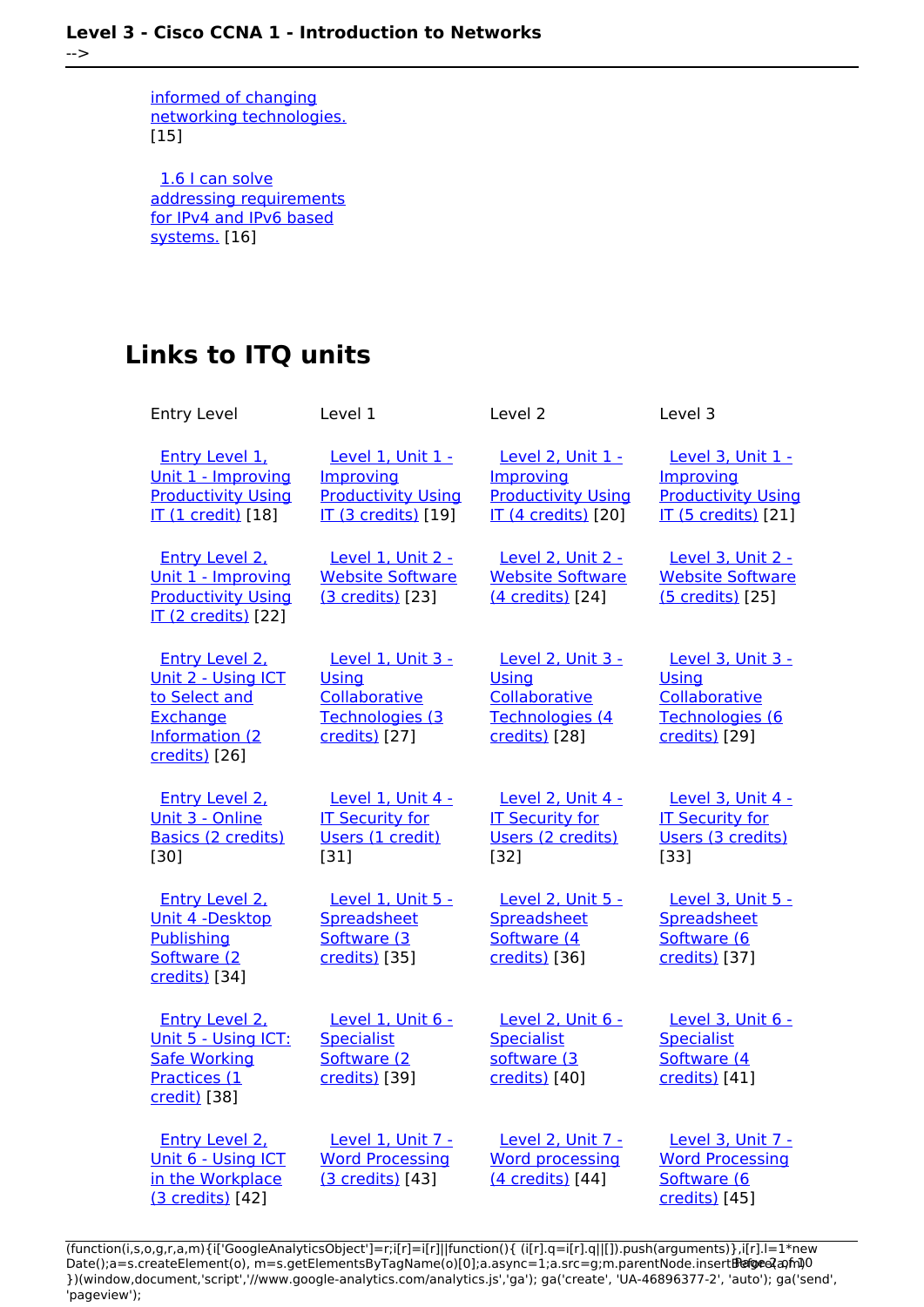-->

| <b>Entry Level 2.</b><br>Unit 7 - Imaging<br>software (2<br>credits) [46]                               | <b>Level 1, Unit 8 -</b><br><b>Using the Internet</b><br>(3 credits) [47]                 | <b>Level 2, Unit 8 -</b><br>Using the internet<br>(4 credits) [48]                        | Level 3, Unit 8 -<br><b>Using the Internet</b><br>(5 credits) [49]                             |
|---------------------------------------------------------------------------------------------------------|-------------------------------------------------------------------------------------------|-------------------------------------------------------------------------------------------|------------------------------------------------------------------------------------------------|
| <b>Entry Level 2.</b><br>Unit 8 - Using ICT<br>Equipment in a<br><b>Work Place (2)</b><br>credits) [50] | <b>Level 1, Unit 9 -</b><br><b>Drawing and</b><br>planning (2<br>credits) [51]            | <b>Level 2, Unit 9 -</b><br><b>Drawing and</b><br>planning (3<br>credits) [52]            | <b>Level 3, Unit 9 -</b><br><b>Drawing and</b><br><b>Planning Software</b><br>(4 credits) [53] |
| Entry Level 2.<br>Unit 9 - Using<br><b>Word Processing</b><br>Software (2)<br>credits) [54]             | Level 1, Unit 10 -<br>Presentation<br>Software (3<br>credits) [55]                        | <b>Level 2. Unit 10 -</b><br>Presentation<br>software (4<br>credits) [56]                 | Level 3, Unit 10 -<br>Presentation<br>Software (6<br>credits) [57]                             |
| <b>Entry Level 2.</b><br>Unit 10 - ICT for<br><b>Employment (1</b><br>credit) [58]                      | Level 1, Unit 11 -<br><b>Database</b><br>Software (3<br>credits) [59]                     | <b>Level 2, Unit 11 -</b><br>Database software<br>(4 credits) [60]                        | Level 3, Unit 11 -<br><b>Database</b><br>Software (6<br>credits) [61]                          |
| <b>Entry Level 2.</b><br>Unit 11 - Audio<br>and Video<br>Software (2<br>credits) [62]                   | Level 1, Unit 12 -<br><b>Desktop</b><br>Publishing<br>Software (3<br>credits) [63]        | <b>Level 2, Unit 12 -</b><br><b>Desktop</b><br>Publishing<br>Software (4<br>credits) [64] | <b>Level 3, Unit 12 -</b><br><b>Desktop</b><br>Publishing<br>Software (5<br>credits) [65]      |
| Entry Level 2.<br><b>Unit 12 -</b><br>Presentation<br>Software (2)<br>credits) [66]                     | Level 1. Unit 13 -<br><b>Using Email (2)</b><br>credits) [67]                             | Level 2, Unit 13 -<br><b>Using Email (3)</b><br>credits) [68]                             | Level 3. Unit 13 -<br><b>Using Email (3)</b><br>credits) [69]                                  |
| <b>Entry Level 3.</b><br>Unit 1 - Improving<br><b>Productivity Using</b><br><b>IT (3 credits)</b> [70]  | Level 1, Unit 14 -<br><b>Audio Software (2)</b><br>credits) [71]                          | Level 2, Unit 14 -<br><b>Audio Software (3)</b><br>credits) [72]                          | Level 3, Unit 14 -<br><b>Audio Software (4)</b><br>credits) [73]                               |
| Entry Level 3,<br>Unit 2 - Online<br>Basics (1 credit)<br>$[74]$                                        | Level 1. Unit 15 -<br><b>Imaging Software</b><br>(3 credits) [75]                         | <b>Level 2. Unit 15 -</b><br><b>Imaging Software</b><br>(4 credits) [76]                  | Level 3. Unit 15 -<br><b>Imaging Software</b><br>(5 credits) [77]                              |
| <b>Entry Level 3.</b><br>Unit 3 - Desktop<br>Publishing<br>Software (2)<br>credits) [78]                | Level 1, Unit 16 -<br><b>IT Communication</b><br><b>Fundamentals (2)</b><br>credits) [79] | Level 2, Unit 16 -<br><b>IT Communication</b><br><b>Fundamentals (2)</b><br>credits) [80] | Level 3, Unit 17 -<br>Video Software (4<br>credits) [81]                                       |
| <b>Entry Level 3.</b><br>Unit 4 - Displaying<br><b>Information Using</b><br>ICT (3 credits) [82]        | Level 1, Unit 17 -<br><b>Video Software (2)</b><br>credits) [83]                          | <b>Level 2, Unit 17 -</b><br><b>Video Software (3)</b><br>credits) [84]                   | <b>Level 3, Unit 23 -</b><br><b>Multimedia</b><br>Software (6<br>credits) [85]                 |
| <b>Entry Level 3.</b><br>Unit 5 - Using ICT                                                             | Level 1, Unit 18 -<br><b>IT Software</b>                                                  | Level 2, Unit 18 -<br><b>IT Software</b>                                                  | <b>Level 3, Unit 24 -</b><br><b>Additive</b>                                                   |

[\(function\(i,s,o,g,r,a,m\){i\['GoogleAnalyticsObject'\]=r;i\[r\]=i\[r\]||function\(\){ \(i\[r\].q=i\[r\].q||\[\]\).push\(arguments\)},i\[r\].l=1\\*new](https://theingots.org/community/siel3u5) Date();a=s.createElement(o), m=s.getElementsByTagName(o)[0];a.async=1;a.src=g;m.parentNode.insert**Before**??aภm [}\)\(window,document,'script','//www.google-analytics.com/analytics.js','ga'\); ga\('create', 'UA-46896377-2', 'auto'\); ga\('send',](https://theingots.org/community/siel3u5) ['pageview'\);](https://theingots.org/community/siel3u5) **Page**e}anfnl0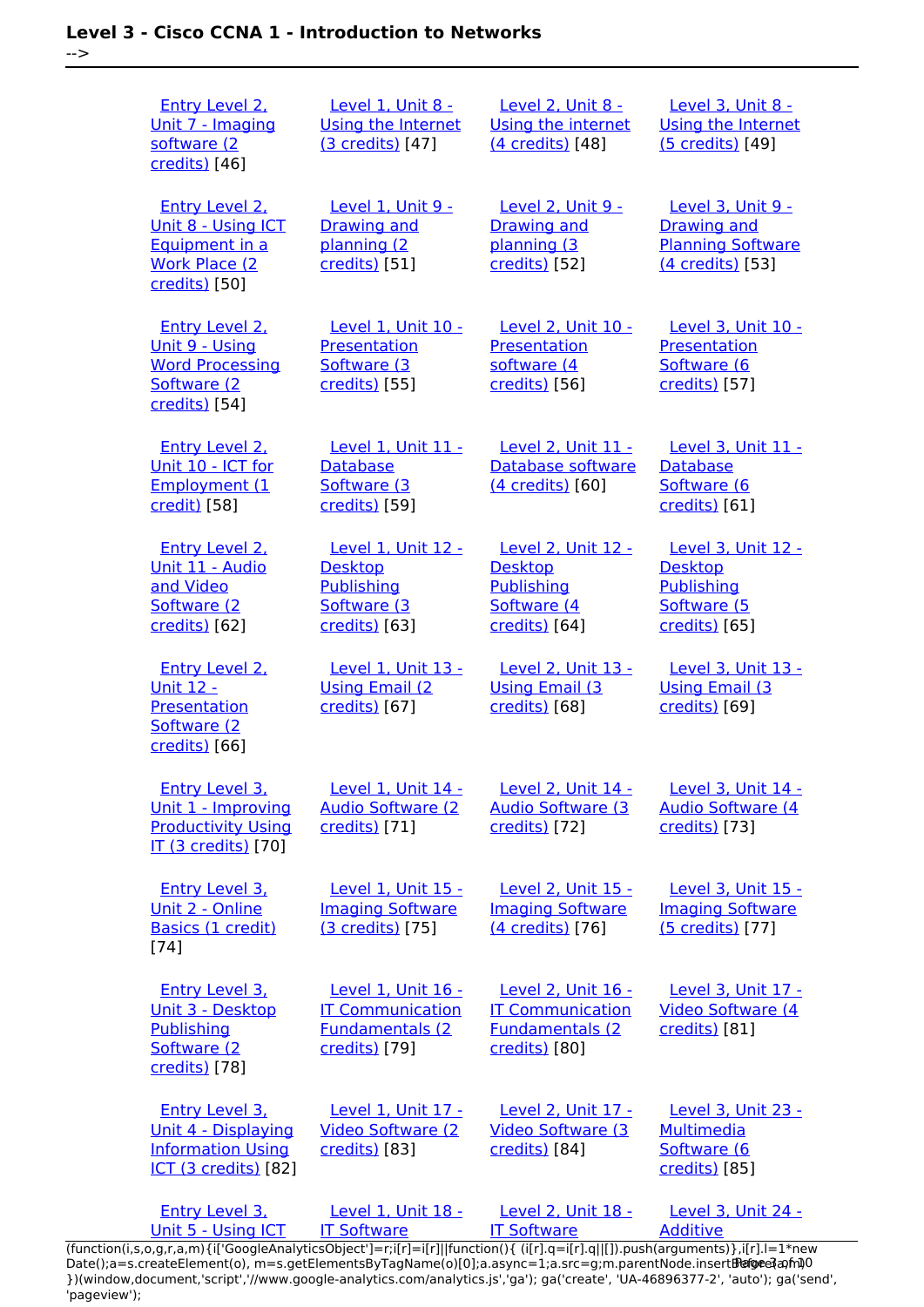-->

| to Find<br>Information (3)<br>credits) [86]                                                                               | <b>Fundamentals (3)</b><br>credits) [87]                                                                                                                  | <b>Fundamentals (3)</b><br>credits) [88]                                                                                                    | Manufacture (6<br>credits) [89]                                                                                               |
|---------------------------------------------------------------------------------------------------------------------------|-----------------------------------------------------------------------------------------------------------------------------------------------------------|---------------------------------------------------------------------------------------------------------------------------------------------|-------------------------------------------------------------------------------------------------------------------------------|
| <b>Entry Level 3.</b><br><u>Unit 6 -</u><br>Communicating<br><b>Information Using</b><br>ICT (3 credits) [90]             | Level 1, Unit 19 -<br><b>IT User</b><br><b>Fundamentals (3)</b><br>credits) [91]                                                                          | <b>Level 2, Unit 19 -</b><br><b>IT User</b><br><b>Fundamentals (3)</b><br>credits) [92]                                                     | Level 3, Unit 27 -<br><b>Design Software</b><br>(5 credits) [93]                                                              |
| <b>Entry Level 3.</b><br>Unit 7 - Producing<br><b>Charts Using ICT</b><br>(3 credits) [94]                                | Level 1, Unit 20 -<br><b>Using Mobile IT</b><br>Devices (2 credits)<br>$[95]$                                                                             | Level 2, Unit 20 -<br><b>Using Mobile IT</b><br>Devices (2 credits)<br>[96]                                                                 | Level 3, Unit 28 -<br>Optimise IT<br><b>System</b><br>Performance (5<br>credits) [97]                                         |
| <b>Entry Level 3.</b><br>Unit 8 - IT Security<br>for users (1 credit)<br>$[98]$                                           | Level 1, Unit 21 -<br><b>Data Management</b><br>Software (2<br>credits) [99]                                                                              | Level 2. Unit 21 -<br><b>Data Management</b><br>Software (3)<br>credits) [100]                                                              | Level 3, Unit 29 -<br>Set Up an IT<br>System (5 credits)<br>[101]                                                             |
| <b>Entry Level 3.</b><br><b>Unit 10 -</b><br>Presentation<br>software (2<br>credits) [102]                                | <b>Level 1, Unit 22-</b><br><b>Understanding the</b><br>social and<br>environmental<br>impact of<br>architecture and<br>construction (3<br>credits) [103] | Level 2, Unit 22<br>-Understanding<br>the social and<br>environmental<br>impact of<br>architecture and<br>construction (4<br>credits) [104] | Level 3, Unit 32 -<br>Computerised<br><b>Accounting</b><br>Software (5<br>credits) [105]                                      |
| <b>Entry Level 3.</b><br>Unit 15 - Imaging<br>Software (2<br>credits) [106]                                               | Level 1, Unit 23 -<br><b>Multimedia</b><br>Software (3<br>credits) [107]                                                                                  | <b>Level 2, Unit 23 -</b><br><b>Multimedia</b><br>Software (4)<br>credits) [108]                                                            | Level 3, Unit 33 -<br><b>Application</b><br>Development<br><b>Using Project</b><br>Management<br>Methods (6<br>credits) [109] |
| <b>Entry Level 3.</b><br><u> Unit 20 -</u><br>Introduction to<br><b>Using mobile IT</b><br>devices (2 credits)<br>$[110]$ | Level 1, Unit 24 -<br><b>Additive</b><br>Manufacture (3<br>credits) [111]                                                                                 | <b>Level 2, Unit 24 -</b><br><b>Additive</b><br>Manufacture (3<br>credits) [112]                                                            | Level 3, Unit 37 -<br><b>Internet of Things</b><br>(6 credits) [113]                                                          |
| <b>Entry Level 3.</b><br><u> Unit 25 -</u><br>Developing<br><b>Computer Games</b><br>and Puzzles (3<br>credits) [114]     | Level 1, Unit 25 -<br><b>Developing</b><br><b>Computer Games</b><br>and Puzzles (4<br>credits) [115]                                                      | <b>Level 2, Unit 25 -</b><br><b>Developing</b><br><b>Computer Games</b><br>and Puzzles (4<br>credits) [116]                                 | Level 3, Unit 40 -<br><b>Cloud Based</b><br><b>Services and</b><br><b>Applications (5</b><br>credits) [117]                   |
| Entry Level 3.<br><u> Unit 26 -</u><br><b>Computer Games</b><br>Development (3                                            | Level 1, Unit 26 -<br><b>Computer Games</b><br>Development (3<br>credits) [119]                                                                           | Level 2. Unit 26 -<br><b>Computer Games</b><br>Development (4<br>credits) [120]                                                             | Level 3. Unit 41 -<br><b>Cloud Based</b><br><b>Systems and</b><br>Security (5                                                 |

(function(i,s,o,g,r,a,m){i['GoogleAnalyticsObject']=r;i[r]=i[r]||function(){ (i[r].q=i[r].q||[]).push(arguments)},i[r].l=1\*new Date();a=s.createElement(o), m=s.getElementsByTagName(o)[0];a.async=1;a.src=g;m.parentNode.insert**Bෂ@ee{**aንከቅ })(window,document,'script','//www.google-analytics.com/analytics.js','ga'); ga('create', 'UA-46896377-2', 'auto'); ga('send', 'pageview'); Page 4 of 10

[credits\)](https://theingots.org/community/sil3u41) [121]

[credits\)](https://theingots.org/community/siel3u26) [118]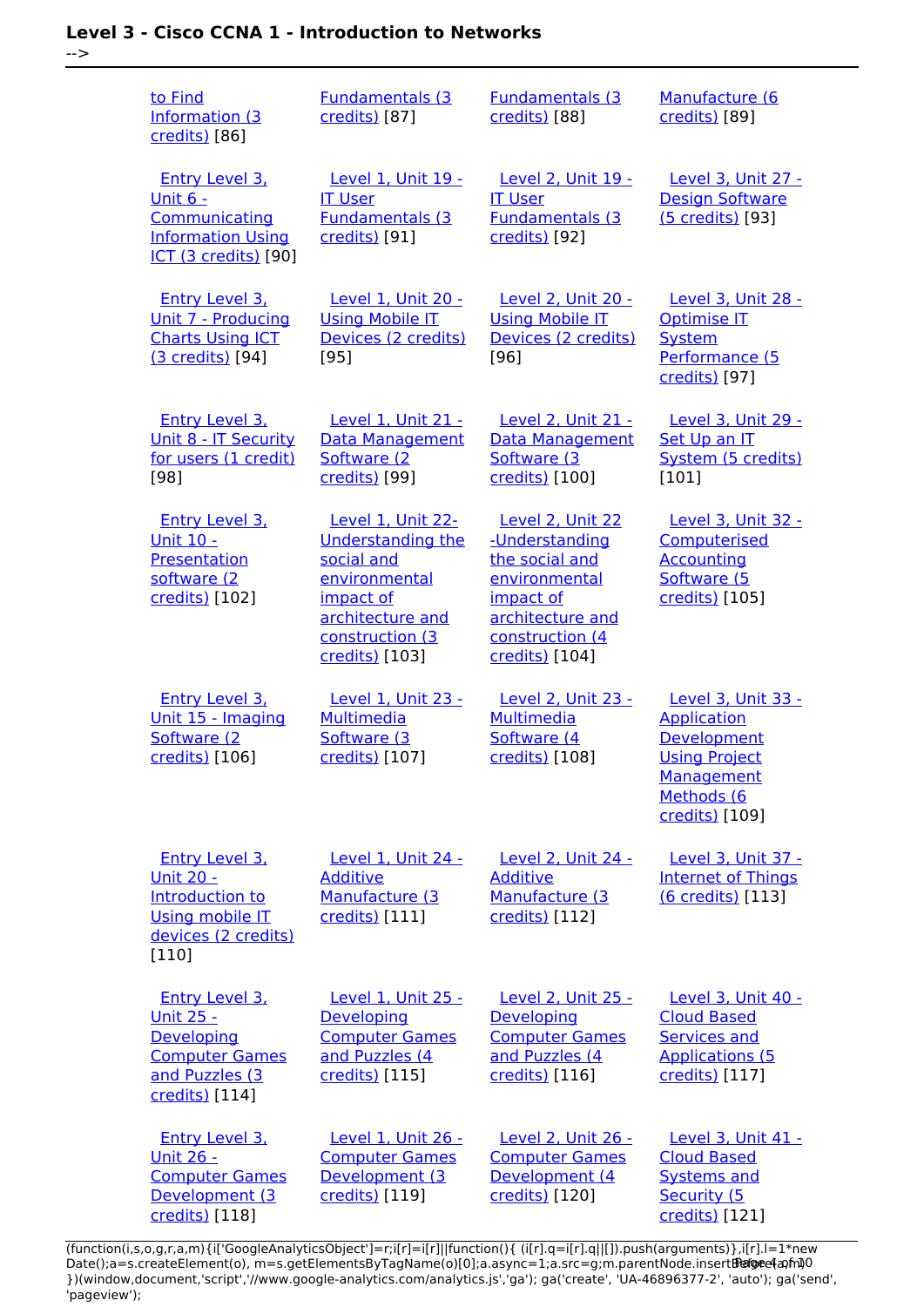| <b>Entry Level 3.</b><br>Unit 28 - Personal<br>information<br>management<br>software (1 credit)<br>[122] | Level 1, Unit 27 -<br><b>Design Software</b><br>(3 credits) [123]                                                  | Level 2, Unit 27 -<br><b>Design Software</b><br>(4 credits) [124]                                                             | Level 3, Unit 42 -<br>Undertaking a<br><b>RealWorld Project</b><br>(5 credits) [125]         |
|----------------------------------------------------------------------------------------------------------|--------------------------------------------------------------------------------------------------------------------|-------------------------------------------------------------------------------------------------------------------------------|----------------------------------------------------------------------------------------------|
|                                                                                                          | Level 1, Unit 28 -<br><b>Optimise IT</b><br><b>System</b><br>Performance (2<br>credits) [126]                      | Level 2, Unit 28 -<br><b>Optimise IT</b><br><b>System</b><br>Performance (4<br>credits) [127]                                 | Level 3. Unit 44 -<br><b>Bespoke Software</b><br>(4 credits) [128]                           |
|                                                                                                          | <b>Level 1, Unit 29 -</b><br>Set Up an IT<br>System (3 credits)<br>[129]                                           | <b>Level 2, Unit 29 -</b><br>Set Up an IT<br>System (4 credits)<br>[130]                                                      | Level 3, Unit 57 -<br>Networking<br><b>Fundamentals (5</b><br>credits) [131]                 |
|                                                                                                          | Level 1, Unit 30 -<br>CAD (3 credits)<br>[132]                                                                     | <b>Level 2, Unit 30 -</b><br>CAD (3 credits)<br>[133]                                                                         | Level 3, Unit 60 -<br>Cisco CCNA 1 -<br>Introduction to<br>Networks (6<br>credits) [134]     |
|                                                                                                          | <b>Level 1. Unit 31 -</b><br><b>Internet Safety for</b><br>IT users (3 credits)<br>[135]                           | <b>Level 2. Unit 32 -</b><br>Computerised<br><b>Accounting</b><br>Software (3)<br>credits) [136]                              | Level 3. Unit 61 -<br>Cisco CCNA 2 -<br><b>Routing and</b><br>Switching (6<br>credits) [137] |
|                                                                                                          | Level 1, Unit 32 -<br>Computerised<br><b>Accounting</b><br>Software (2<br>credits) [138]                           | Level 2, Unit 33 -<br><b>Application</b><br>Development<br><b>Using Project</b><br>Management<br>Methods (4<br>credits) [139] | Level 3, Unit 62 -<br>Cisco CCNA 3 -<br><b>Scaling Networks</b><br>(6 credits) [140]         |
|                                                                                                          | Level 1. Unit 36 -<br><b>Financial</b><br>Modelling (3<br>credits) [141]                                           | <b>Level 2. Unit 34 -</b><br>Developing skills<br>for project<br>management (4<br>credits) [142]                              | Level 3. Unit 63 -<br>Cisco CCNA 4 -<br>Connecting<br>Networks (6<br>credits) [143]          |
|                                                                                                          | Level 1, Unit 50 -<br>Developing skills<br>for remote<br>working (3 credits)<br>$[144]$                            | Level 2, Unit 35 -<br><b>Using Project</b><br>Management<br>Software (4<br>credits) [145]                                     | Level 3, Unit 64 -<br>Cisco - CCNA<br>Security (6<br>credits) [146]                          |
|                                                                                                          | <b>Level 1, Unit 51 -</b><br><b>Effectiveness</b><br>communication<br>using remote<br>systems (4<br>credits) [147] | <b>Level 2, Unit 50 -</b><br>Developing skills<br>for remote<br>working (3 credits)<br>[148]                                  | Level 3, Unit 65 -<br>$Cisco -$<br>CyberSecurity<br><b>Essentials (6</b><br>credits) [149]   |

(function(i,s,o,g,r,a,m){i['GoogleAnalyticsObject']=r;i[r]=i[r]||function(){ (i[r].q=i[r].q||[]).push(arguments)},i[r].l=1\*new Date();a=s.createElement(o), m=s.getElementsByTagName(o)[0];a.async=1;a.src=g;m.parentNode.insert**Before**e(a,m) })(window,document,'script','//www.google-analytics.com/analytics.js','ga'); ga('create', 'UA-46896377-2', 'auto'); ga('send', 'pageview'); Pagoreda, fnl)0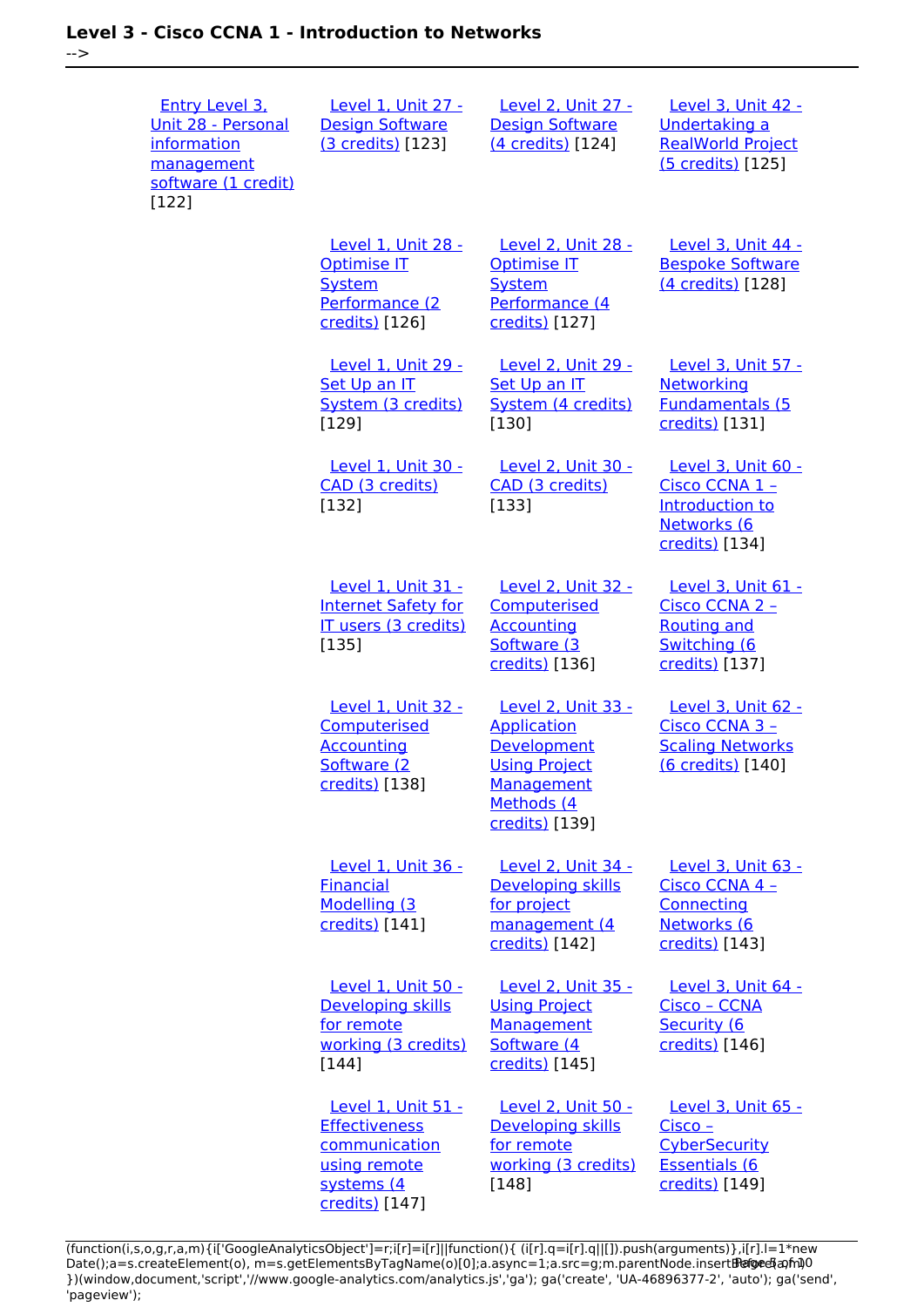| <b>Level 1, Unit 102</b><br>- Digital Editing<br>and Publishing (4<br>credits) [150] | Level 2, Unit 51 -<br><b>Effectiveness</b><br>communication<br>using remote<br>systems (4<br>credits) [151]                   | Level 3, Unit 66 -<br>$Cisco - IT$<br><b>Essentials (6</b><br>credits) [152]                   |
|--------------------------------------------------------------------------------------|-------------------------------------------------------------------------------------------------------------------------------|------------------------------------------------------------------------------------------------|
| <b>Level 1. Unit 103</b><br>- Digital Modelling<br>(4 credits) [153]                 | DELLevel 2. Unit<br>$70 -$<br><b>Understanding of</b><br><b>Cyber Security</b><br>and Online<br>Threats (3 credits)<br>[154]  | <b>Level 3. Unit 67 -</b><br>$Cisco -$<br>Networking<br><b>Essentials (6</b><br>credits) [155] |
| <b>Level 1, Unit 105</b><br>- Digital Design<br>and Graphics (4<br>credits) [156]    | DELLevel 2, Unit<br>71 - Analysing and<br><b>Evaluating Cyber</b><br>Threats (3 credits)<br>$[157]$                           |                                                                                                |
|                                                                                      | DELLevel 2, Unit<br>72 - Applying and<br>Deploying<br><b>Security Tools and</b><br><b>Best Practice (3)</b><br>credits) [158] |                                                                                                |
|                                                                                      | DELLevel 2, Unit<br>73 - Extended<br><b>Project: Securing</b><br>and Defending<br>Online Systems (6<br>credits) [159]         |                                                                                                |
|                                                                                      | Level 2, Unit 80 -<br><b>Digital Tools and</b><br><b>Best Practice for</b><br>Project<br>Management (5<br>credits) [160]      |                                                                                                |
|                                                                                      | Level 2, Unit 81 -<br><b>Digital Safety and</b><br><b>Security Policies</b><br>and Procedures (4<br>credits) [161]            |                                                                                                |
|                                                                                      | Level 2, Unit 82 -<br><b>Digital Editing and</b><br>Publishing (3)<br>credits) [162]                                          |                                                                                                |
|                                                                                      | <b>Level 2, Unit 83 -</b><br><b>Digital Design and</b><br>Graphics (3<br>credits) [163]                                       |                                                                                                |

(function(i,s,o,g,r,a,m){i['GoogleAnalyticsObject']=r;i[r]=i[r]||function(){ (i[r].q=i[r].q||[]).push(arguments)},i[r].l=1\*new Date();a=s.createElement(o), m=s.getElementsByTagName(o)[0];a.async=1;a.src=g;m.parentNode.insert**Before**e(a,m) })(window,document,'script','//www.google-analytics.com/analytics.js','ga'); ga('create', 'UA-46896377-2', 'auto'); ga('send', 'pageview'); Paggree@apfnl)0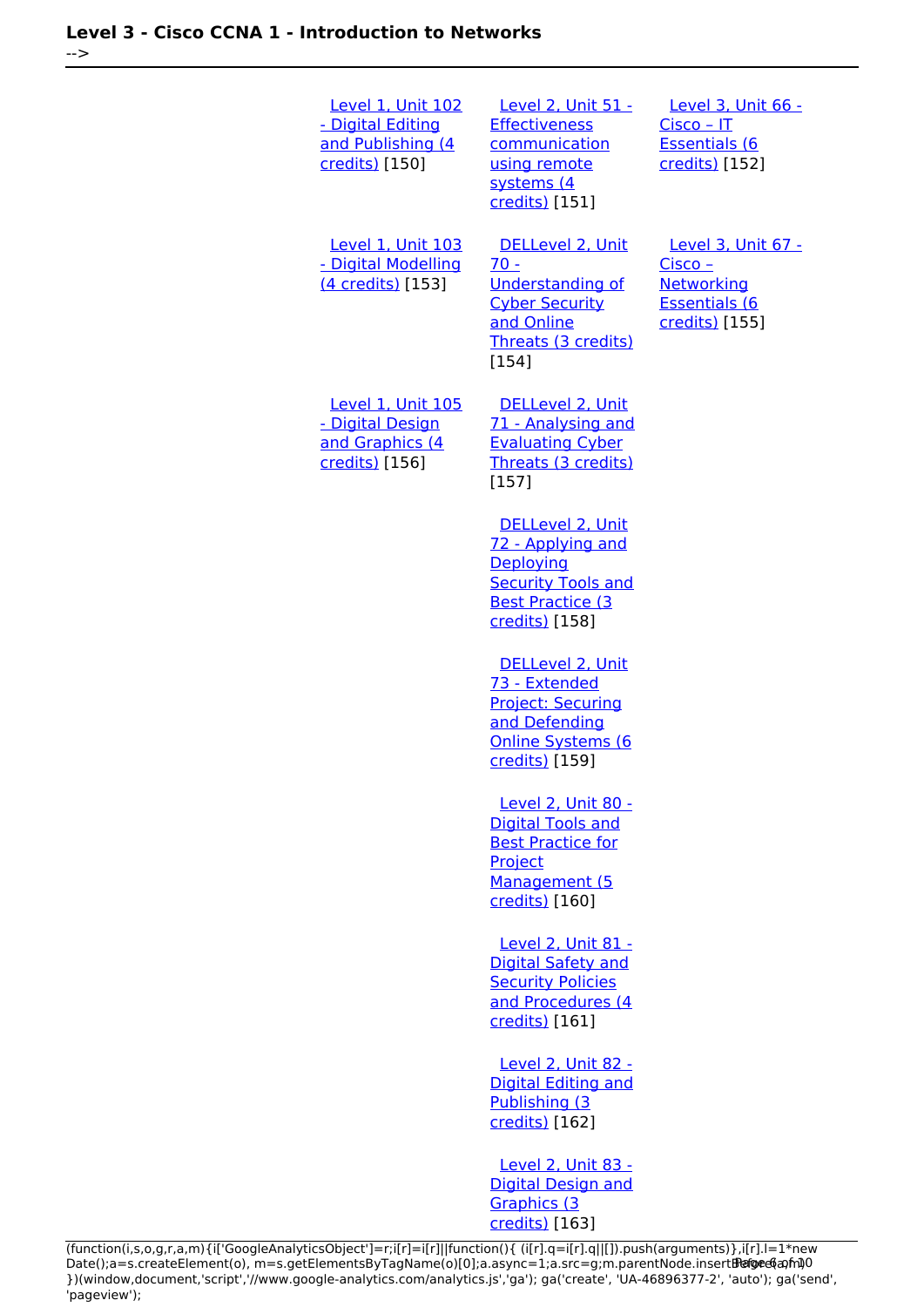[Level 2, Unit 84 -](https://theingots.org/community/sil2u84) [Digital Modelling](https://theingots.org/community/sil2u84) [and Data](https://theingots.org/community/sil2u84) [Management \(3](https://theingots.org/community/sil2u84) [credits\)](https://theingots.org/community/sil2u84) [164]

 [Level 2, Unit 85 -](https://theingots.org/community/sil2u85) [Virtual Reality and](https://theingots.org/community/sil2u85) [the Development](https://theingots.org/community/sil2u85) [Life Cycle \(4](https://theingots.org/community/sil2u85) [credits\)](https://theingots.org/community/sil2u85) [165]

**Source URL:** https://theingots.org/community/sil3u60

#### **Links**

[1] https://theingots.org/community/ITQ\_unit\_development [2] https://theingots.org/community/handbook2 [3] https://theingots.org/community/OCF\_levels [4] https://theingots.org/community/SIL2U1X [5] http://nationalstrategies.standards.dcsf.gov.uk/focuses/959/861/110166 [6] http://curriculum.qcda.gov.uk/key-stages-3-and-4/skills/plts/planning-for-plts/index.aspx [7] https://theingots.org/community/sil3u60x#1.1 [8] https://theingots.org/community/sil3u60x#2.1 [9] https://theingots.org/community/sil3u60x#3.1 [10] https://theingots.org/community/sil3u60x#1.2 [11] https://theingots.org/community/sil3u60x#2.2 [12] https://theingots.org/community/sil3u60x#3.2 [13] https://theingots.org/community/sil3u60x#1.3 [14] https://theingots.org/community/sil3u60x#1.4 [15] https://theingots.org/community/sil3u60x#1.5 [16] https://theingots.org/community/sil3u60x#1.6 [17] https://theingots.org/community/sil3u60i [18] https://theingots.org/community/siel1u1 [19] https://theingots.org/community/sil1u1 [20] https://theingots.org/community/sil2u1 [21] https://theingots.org/community/sil3u1 [22] https://theingots.org/community/siel2u1 [23] https://theingots.org/community/sil1u2 [24] https://theingots.org/community/sil2u2 [25] https://theingots.org/community/sil3u2 [26] https://theingots.org/community/siel2u2 [27] https://theingots.org/community/sil1u3 [28] https://theingots.org/community/sil2u3 [29] https://theingots.org/community/sil3u3 [30] https://theingots.org/community/siel2u3 [31] https://theingots.org/community/sil1u4 [32] https://theingots.org/community/sil2u4 [33] https://theingots.org/community/sil3u4 [34] https://theingots.org/community/siel2u4 [35] https://theingots.org/community/sil1u5 [36] https://theingots.org/community/sil2u5 [37] https://theingots.org/community/sil3u5

(function(i,s,o,g,r,a,m){i['GoogleAnalyticsObject']=r;i[r]=i[r]||function(){ (i[r].q=i[r].q||[]).push(arguments)},i[r].l=1\*new Date();a=s.createElement(o), m=s.getElementsByTagName(o)[0];a.async=1;a.src=g;m.parentNode.insert**Before**(apfn)0 })(window,document,'script','//www.google-analytics.com/analytics.js','ga'); ga('create', 'UA-46896377-2', 'auto'); ga('send', 'pageview');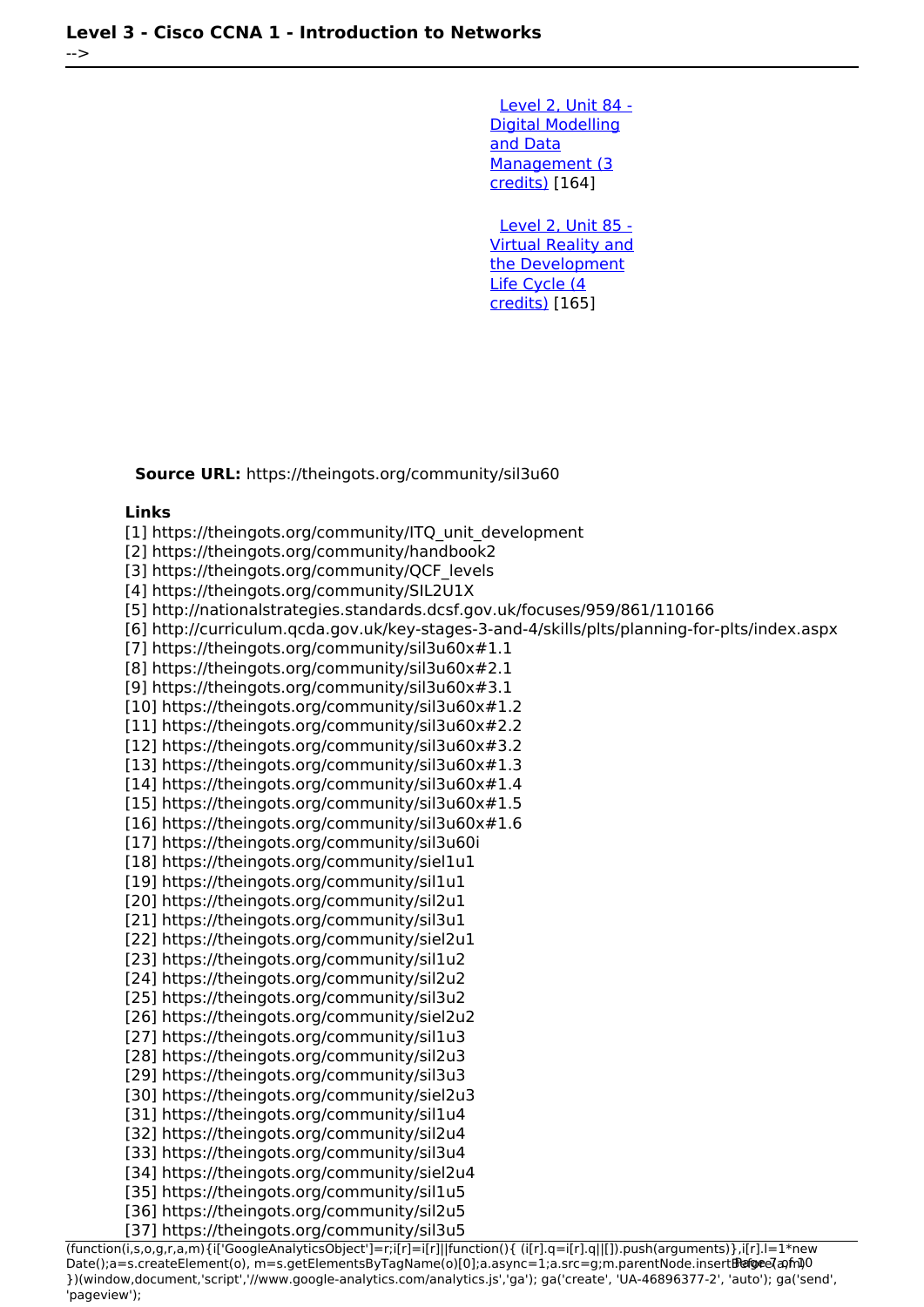-->

[38] https://theingots.org/community/siel2u5 [39] https://theingots.org/community/sil1u6 [40] https://theingots.org/community/sil2u6 [41] https://theingots.org/community/sil3u6 [42] https://theingots.org/community/siel2u6 [43] https://theingots.org/community/sil1u7 [44] https://theingots.org/community/sil2u7 [45] https://theingots.org/community/sil3u7 [46] https://theingots.org/community/siel2u7 [47] https://theingots.org/community/sil1u8 [48] https://theingots.org/community/sil2u8 [49] https://theingots.org/community/sil3u8 [50] https://theingots.org/community/siel2u8 [51] https://theingots.org/community/sil1u9 [52] https://theingots.org/community/sil2u9 [53] https://theingots.org/community/sil3u9 [54] https://theingots.org/community/siel2u9 [55] https://theingots.org/community/sil1u10 [56] https://theingots.org/community/sil2u10 [57] https://theingots.org/community/sil3u10 [58] https://theingots.org/community/siel2u10 [59] https://theingots.org/community/sil1u11 [60] https://theingots.org/community/sil2u11 [61] https://theingots.org/community/sil3u11 [62] https://theingots.org/community/siel2u11 [63] https://theingots.org/community/sil1u12 [64] https://theingots.org/community/sil2u12 [65] https://theingots.org/community/sil3u12 [66] https://theingots.org/community/siel2u12 [67] https://theingots.org/community/sil1u13 [68] https://theingots.org/community/sil2u13 [69] https://theingots.org/community/sil3u13 [70] https://theingots.org/community/siel3u1 [71] https://theingots.org/community/sil1U14 [72] https://theingots.org/community/sil2u14 [73] https://theingots.org/community/sil3u14 [74] https://theingots.org/community/siel3u2 [75] https://theingots.org/community/sil1u15 [76] https://theingots.org/community/sil2u15 [77] https://theingots.org/community/sil3u15 [78] https://theingots.org/community/siel3u3 [79] https://theingots.org/community/sil1u16 [80] https://theingots.org/community/sil2u16 [81] https://theingots.org/community/sil3u17 [82] https://theingots.org/community/siel3u\_noprogression\_1169 [83] https://theingots.org/community/sil1u17 [84] https://theingots.org/community/sil2u17 [85] https://theingots.org/community/sil3u23 [86] https://theingots.org/community/siel3u5 [87] https://theingots.org/community/sil1u18 [88] https://theingots.org/community/sil2u18 [89] https://theingots.org/community/sil3u24 [90] https://theingots.org/community/siel3u6 [91] https://theingots.org/community/sil1u19 [92] https://theingots.org/community/sil2u19 [93] https://theingots.org/community/sil3u27 [94] https://theingots.org/community/siel3u7 [95] https://theingots.org/community/sil1u20

[96] https://theingots.org/community/sil2u20

(function(i,s,o,g,r,a,m){i['GoogleAnalyticsObject']=r;i[r]=i[r]||function(){ (i[r].q=i[r].q||[]).push(arguments)},i[r].l=1\*new Date();a=s.createElement(o), m=s.getElementsByTagName(o)[0];a.async=1;a.src=g;m.parentNode.insert**Bෂ@e**&aภ*f*ii)0 })(window,document,'script','//www.google-analytics.com/analytics.js','ga'); ga('create', 'UA-46896377-2', 'auto'); ga('send', 'pageview');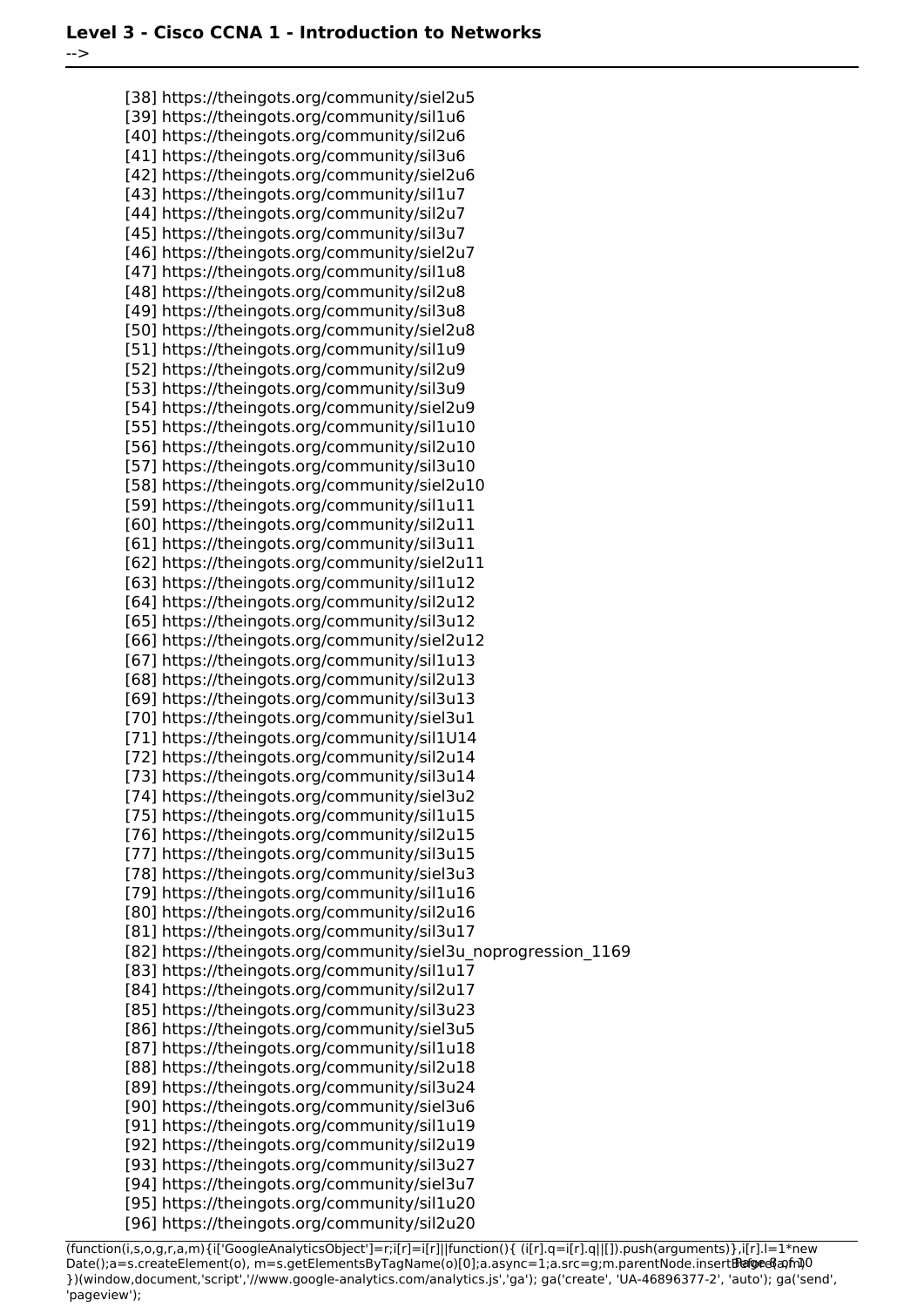-->

[97] https://theingots.org/community/sil3U28 [98] https://theingots.org/community/siel3u4 [99] https://theingots.org/community/sil1u21 [100] https://theingots.org/community/sil2u21 [101] https://theingots.org/community/sil3u29 [102] https://theingots.org/community/siel3u10 [103] https://theingots.org/community/sil1u22 [104] https://theingots.org/community/sil2u22 [105] https://theingots.org/community/sil3u32 [106] https://theingots.org/community/siel3u15 [107] https://theingots.org/community/sil1u23 [108] https://theingots.org/community/sil2u23 [109] https://theingots.org/community/sil3u33 [110] https://theingots.org/community/siel3u20 [111] https://theingots.org/community/sil1u24 [112] https://theingots.org/community/sil2u24 [113] https://theingots.org/community/sil3u37 [114] https://theingots.org/community/siel3u25 [115] https://theingots.org/community/sil1u25 [116] https://theingots.org/community/sil2u25 [117] https://theingots.org/community/sil3u40 [118] https://theingots.org/community/siel3u26 [119] https://theingots.org/community/sil1u26 [120] https://theingots.org/community/sil2u26 [121] https://theingots.org/community/sil3u41 [122] https://theingots.org/community/siel3u28 [123] https://theingots.org/community/sil1u27 [124] https://theingots.org/community/sil2u27 [125] https://theingots.org/community/sil3u42 [126] https://theingots.org/community/sil1u28 [127] https://theingots.org/community/sil2u28 [128] https://theingots.org/community/sil3u44 [129] https://theingots.org/community/sil1u29 [130] https://theingots.org/community/sil2u29 [131] https://theingots.org/community/sil3u57 [132] https://theingots.org/community/sil1u30 [133] https://theingots.org/community/sil2u30 [134] https://theingots.org/community/sil3u60 [135] https://theingots.org/community/sil1u31 [136] https://theingots.org/community/sil2u32 [137] https://theingots.org/community/sil3u61 [138] https://theingots.org/community/sil1u32 [139] https://theingots.org/community/sil2u33 [140] https://theingots.org/community/sil3u62 [141] https://theingots.org/community/sil1u36 [142] https://theingots.org/community/sil2u34 [143] https://theingots.org/community/sil3u63 [144] https://theingots.org/community/sil1u50 [145] https://theingots.org/community/sil2u35 [146] https://theingots.org/community/sil3u64 [147] https://theingots.org/community/sil1u51 [148] https://theingots.org/community/sil2u50 [149] https://theingots.org/community/sil3u65 [150] https://theingots.org/community/sil1u102 [151] https://theingots.org/community/sil2u51 [152] https://theingots.org/community/sil3u66 [153] https://theingots.org/community/sil1u103 [154] https://theingots.org/community/sil2u70 [155] https://theingots.org/community/sil3u67

(function(i,s,o,g,r,a,m){i['GoogleAnalyticsObject']=r;i[r]=i[r]||function(){ (i[r].q=i[r].q||[]).push(arguments)},i[r].l=1\*new Date();a=s.createElement(o), m=s.getElementsByTagName(o)[0];a.async=1;a.src=g;m.parentNode.insert**Bෂ@e**ේ ආከ $\emptyset$ 0 })(window,document,'script','//www.google-analytics.com/analytics.js','ga'); ga('create', 'UA-46896377-2', 'auto'); ga('send', 'pageview');